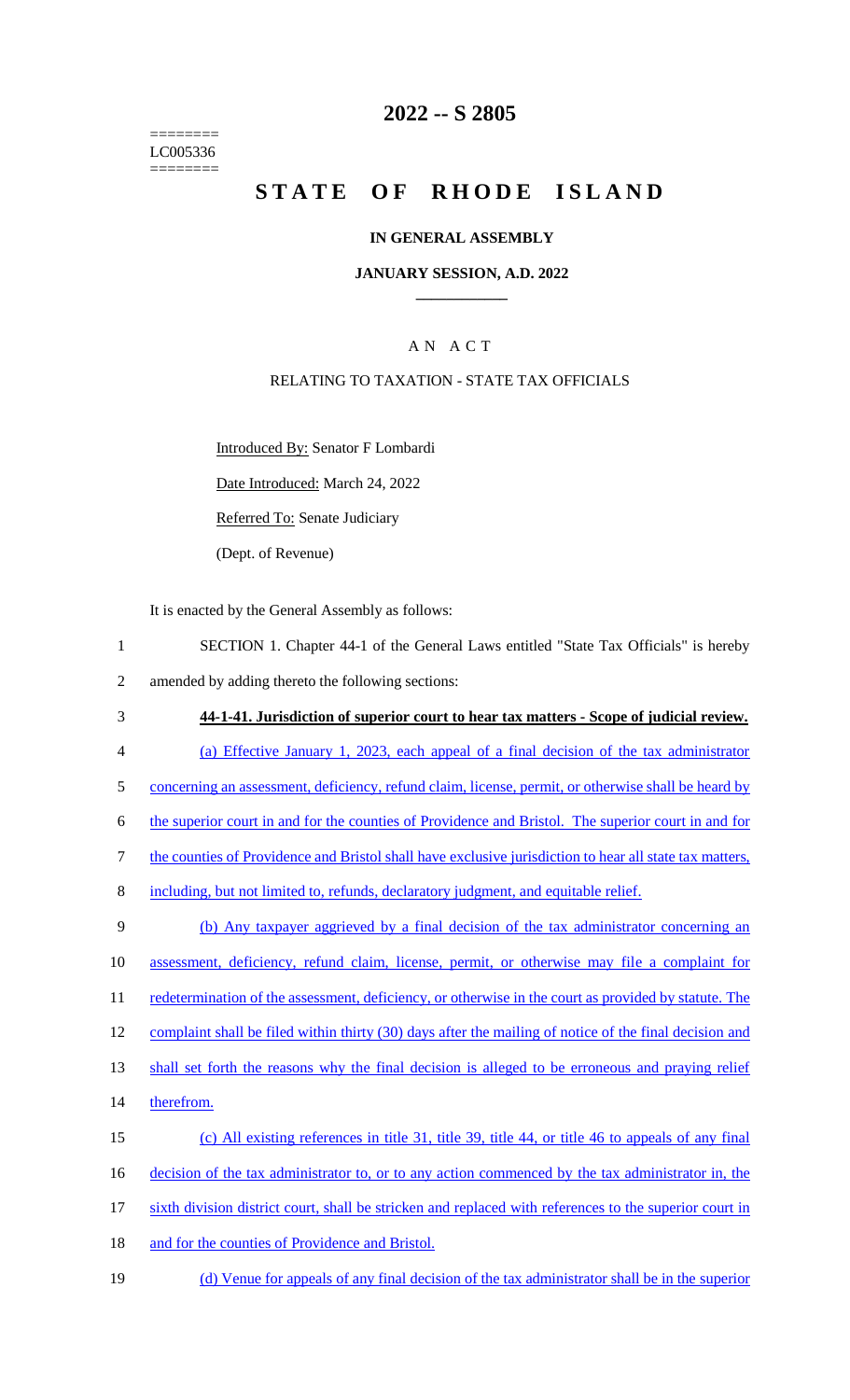1 court in and for the counties of Providence and Bristol provided that: for an action commenced by 2 the tax administrator for injunctive relief pursuant to § 44-19-5.1 or for a writ of execution pursuant 3 to § 44-1-29 or § 44-30-92(c), venue shall be in the superior court of the county wherein the cause 4 of action arose or the defendant resides. 5 (e) Judicial review of appeals of any final decision of the tax administrator shall be 6 conducted pursuant to  $§$  42-35-15. 7 (f) Section 8-8-24 through to and including § 8-8-32 shall be repealed effective January 1, 8 2023. 9 (g) A taxpayer's right to file a complaint pursuant to this section for review of a final 10 decision of the tax administrator concerning an assessment, deficiency, refund claim, license, 11 permit, or otherwise shall be conditional upon prepayment of all taxes, interest, and penalties set 12 forth in the assessment, deficiency, or otherwise. 13 (h) All contested matters wherein the requests for administrative hearings received by the 14 tax administrator on or after January 1, 2023, shall be subject to judicial review only pursuant to § 15 42-35-15 and this section. 16 **44-1-42. Prepayment as condition precedent to review of tax case - Exemption** 17 **therefrom.** 18 A taxpayer's right to file a complaint pursuant to § 44-1-41 for review of a final decision 19 of the tax administrator ordering an assessment, deficiency, or otherwise shall be conditional upon 20 prepayment of all taxes, interest, and penalties set forth in the assessment, deficiency, or otherwise; 21 provided, however, that in lieu of the prepayment, the taxpayer may file together with his or her 22 complaint a motion for an exemption from the prepayment requirement. The taxpayer shall set the 23 motion down for hearing within twenty (20) days after the answer to the complaint is filed; 24 otherwise, the motion shall be deemed to be denied. The court shall grant the motion if it determines 25 both: 26 (1) That the taxpayer has a reasonable probability of success on the merits; and 27 (2) That the taxpayer is unable to prepay all taxes, interest, and penalties set forth in the 28 assessment, deficiency, or otherwise. In making its determination on the issue of ability to prepay, 29 the court shall consider not only the taxpayer's own financial resources but also the ability of the 30 taxpayer to borrow the required funds. If the motion is denied, the taxpayer shall make prepayment 31 within thirty (30) days of the entry of the court's order denying the motion; otherwise, the complaint 32 shall be dismissed upon motion of the tax administrator. 33 SECTION 2. Sections 8-8-24, 8-8-25, 8-8-26, 8-8-27, 8-8-28, 8-8-29, 8-8-30, 8-8-31 and 34 8-8-32 of the General Laws in Chapter 8-8 entitled "District Court" are hereby repealed.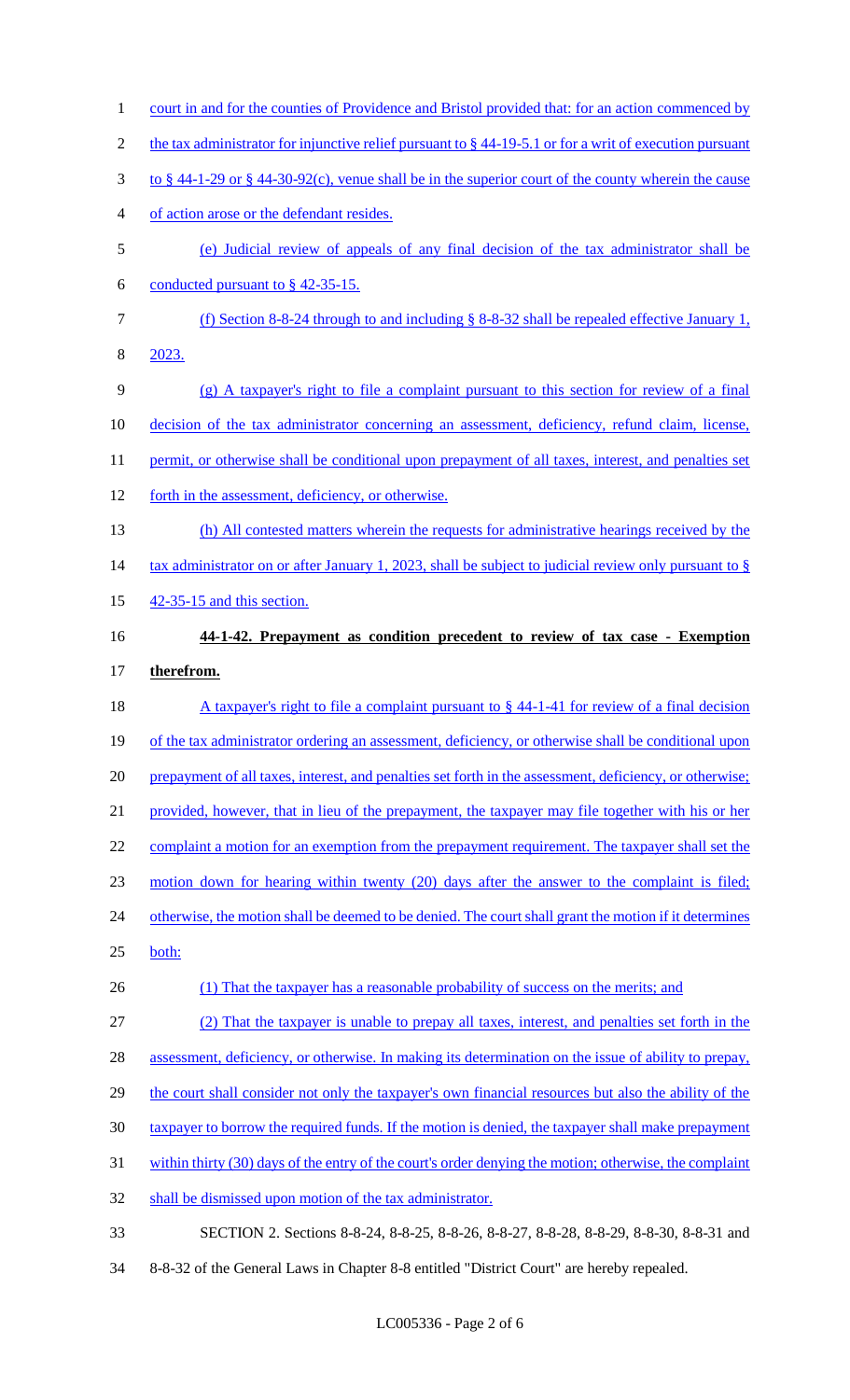**8-8-24. Tax proceedings to be without jury and de novo -- Precedence on calendar.** Each appeal of a final decision of the tax administrator concerning an assessment, deficiency, or otherwise shall be an original, independent proceeding in the nature of a suit in equity to set aside the final decision and shall be tried de novo and without a jury. Every such matter shall have precedence over all other civil cases on the calendar on the date to which it is assigned for trial and shall continue to have precedence on the calendar on a day-to-day basis until it is heard. **8-8-25. Time for commencement of proceeding against the division of taxation.**

8 (a) Any taxpayer aggrieved by a final decision of the tax administrator concerning an 9 assessment, deficiency, or otherwise may file a complaint for redetermination of the assessment, 10 deficiency, or otherwise in the court as provided by statute under title 44.

11 (b) The complaint shall be filed within thirty (30) days after the mailing of notice of the 12 final decision and shall set forth the reasons why the final decision is alleged to be erroneous and 13 praying relief therefrom. The clerk of the court shall thereupon summon the division of taxation to 14 answer the complaint.

#### 15 **8-8-26. Prepayment as condition precedent to review of tax case.**

16 A taxpayer's right to file a complaint pursuant to § 8-8-25 for review of a final decision of 17 the tax administrator ordering an assessment, deficiency, or otherwise shall be conditional upon 18 prepayment of all taxes, interest, and penalties set forth in the assessment, deficiency, or otherwise; 19 provided, however, that in lieu of the prepayment, the taxpayer may file together with his or her 20 complaint a motion for an exemption from the prepayment requirement. The taxpayer shall set the 21 motion down for hearing within twenty (20) days after the answer to the complaint is filed; 22 otherwise, the motion shall be deemed to be denied. The court shall grant the motion if it determines 23 both: (1) that the taxpayer has a reasonable probability of success on the merits; and (2) that the 24 taxpayer is unable to prepay all taxes, interest, and penalties set forth in the assessment, deficiency, 25 or otherwise. In making its determination on the issue of ability to prepay, the court shall consider 26 not only the taxpayer's own financial resources but also the ability of the taxpayer to borrow the 27 required funds. If the motion is denied, the taxpayer shall make prepayment within thirty (30) days 28 of the entry of the court's order denying the motion; otherwise, the complaint shall be dismissed 29 upon motion of the tax administrator.

#### 30 **8-8-27. Refund suits.**

 (a) Any taxpayer may bring an action for a refund of taxes previously overpaid. The suit for refund may not be brought prior to the date of a final determination by the tax administrator denying the claim for refund. No action for a refund of tax shall be brought after the expiration of 34 thirty (30) days from a notice of final determination of the tax administrator denying the claimed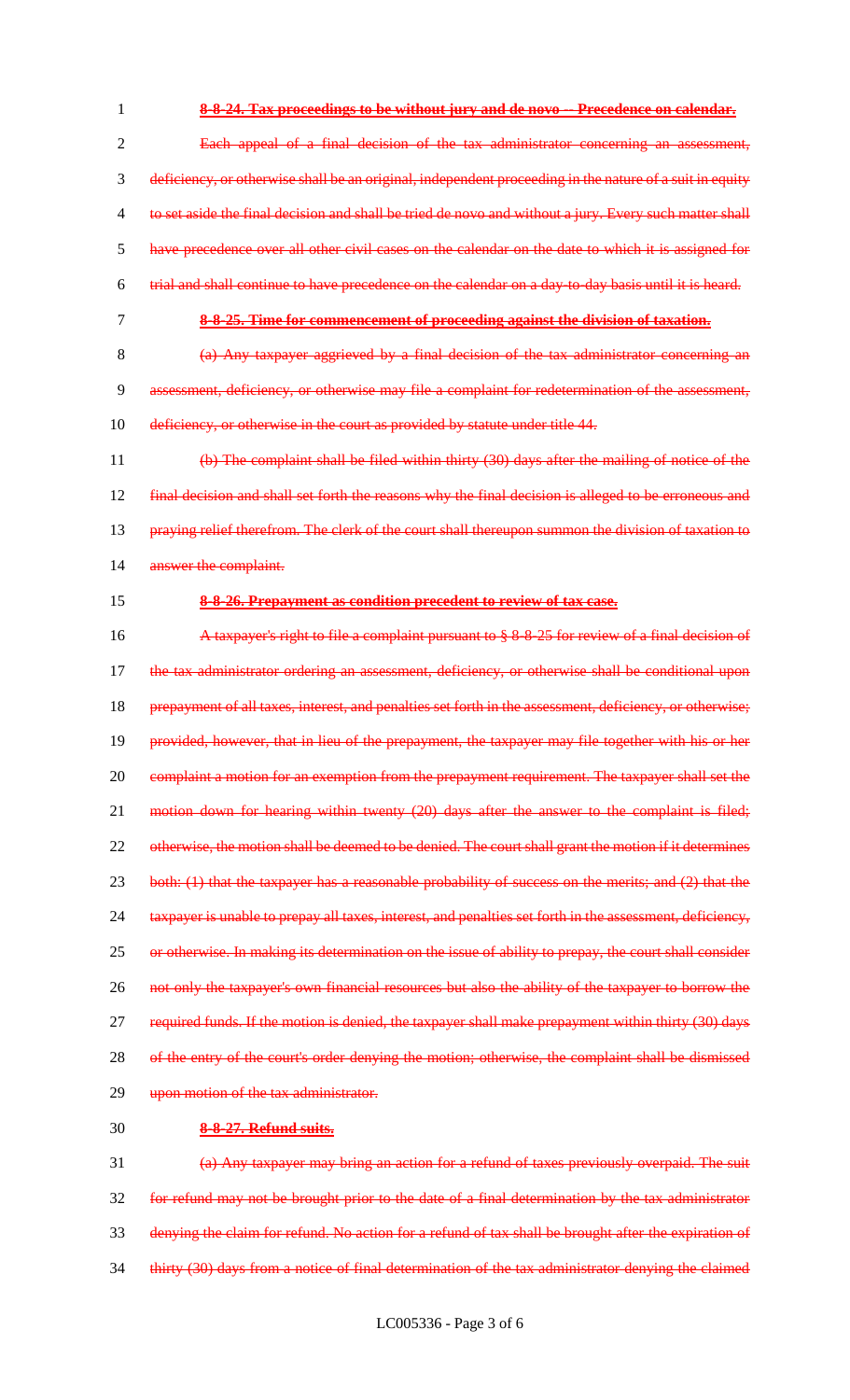refund.

| $\overline{2}$ | (b) As used in this section and $\S 8.8.28$ , "tax" includes any surcharge imposed under $\S 1$ -      |
|----------------|--------------------------------------------------------------------------------------------------------|
| 3              | 6-2, and "taxpayer" includes an operator as defined in § 1-6-1.                                        |
| $\overline{4}$ | 8-8-28. Burden of proof in tax cases.                                                                  |
| 5              | In all tax cases before the court, and upon appeal therefrom, a preponderance of the                   |
| 6              | evidence shall suffice to sustain the burden of proof. The burden of proof shall fall upon the party   |
| 7              | seeking affirmative relief and the burden of going forward with the evidence shall shift as in other   |
| 8              | civil litigation. In any proceedings in which the division of taxation alleges fraud or an exception   |
| 9              | to the normal statute of limitations on assessment, the burden of proof in respect of that issue shall |
| 10             | be upon the division of taxation. To be sustained on the issue of fraud, the division of taxation must |
| 11             | sustain a burden of clear and convincing proof.                                                        |
| 12             | 8-8-29. Court stenographer in tax cases.                                                               |
| 13             | Any party may obtain the services of a court stenographer in the district court in a tax case,         |
| 14             | and that party shall pay all costs of the court stenographer.                                          |
| 15             | 8-8-30. Decision of the court -- Form and contents.                                                    |
| 16             | The court shall render its decision in writing, including therein a concise statement of the           |
| 17             | facts found by the court and the conclusions of law reached by the court. The court may affirm,        |
| 18             | reverse, modify, or remand any determination or shall grant such relief, invoke such other remedies,   |
| 19             | and issue such orders in accordance with its decision as shall be appropriate in a court of general    |
| 20             | jurisdiction.                                                                                          |
| 21             | 8-8-31. Frivolous appeals.                                                                             |
| 22             | Whenever it appears to the court that proceedings before it have been instituted by the                |
| 23             | taxpayer solely for delay and that the taxpayer's complaint is frivolous and groundless, damages in    |
| 24             | an amount not in excess of five thousand dollars (\$5,000) plus costs may be assessed against the      |
| 25             | taxpayer by the court.                                                                                 |
| 26             | 8-8-32. Review by supreme court.                                                                       |
| 27             | Any party in interest, if aggrieved by a final judgment rendered in proceedings brought                |
| 28             | under this chapter, may within twenty (20) days from the date of entry of the judgment petition the    |
| 29             | supreme court of the state of Rhode Island for a writ of certiorari to review any questions of law     |
| 30             | involved. The petition for writ of certiorari shall set forth the errors claimed. Upon the filing of   |
| 31             | such a petition with the clerk of the supreme court, the supreme court may, if it sees fit, issue its  |
| 32             | writ of certiorari to the district court to certify to the supreme court the record of the proceeding  |
| 33             | under review.                                                                                          |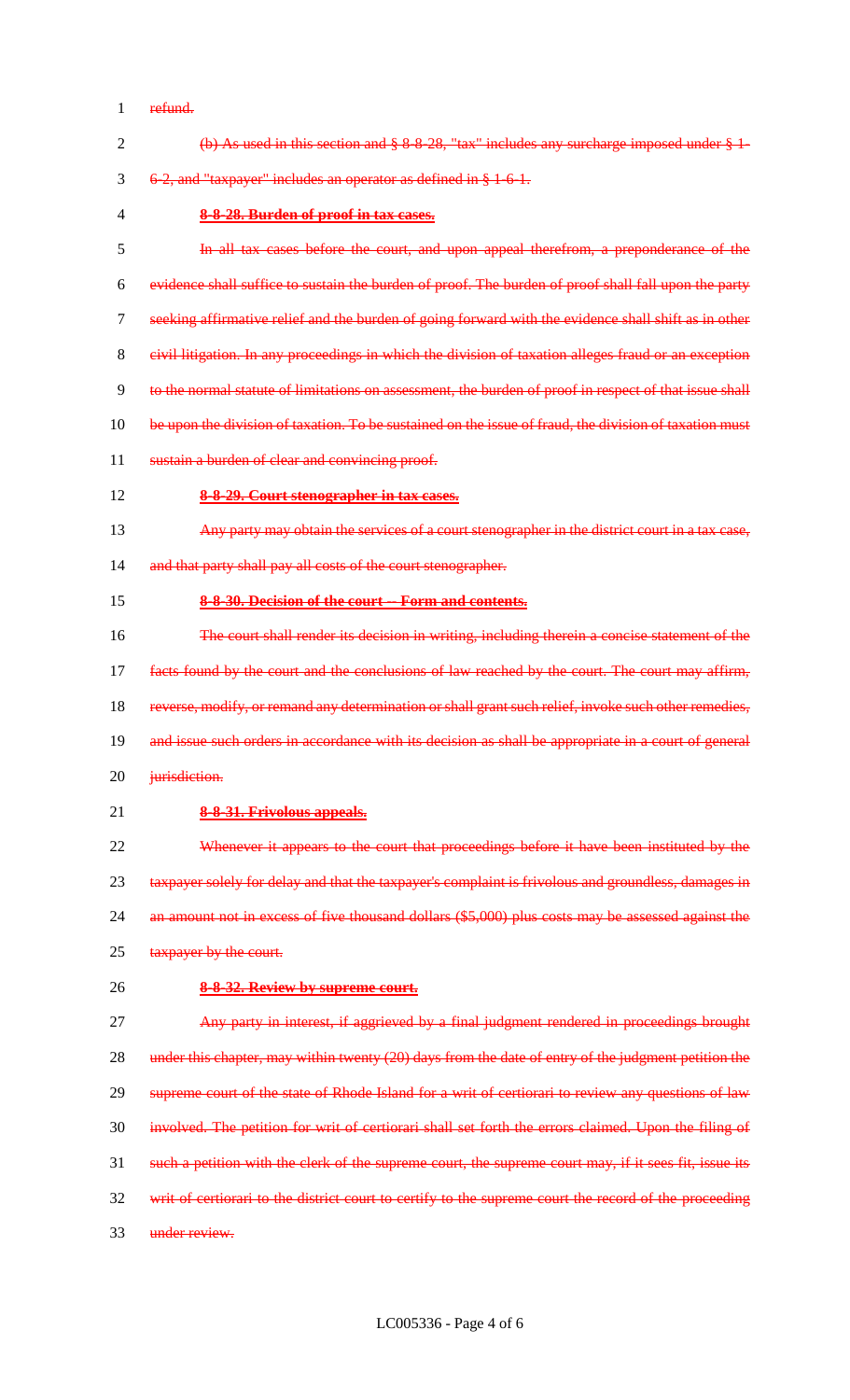1 SECTION 3. This act shall take effect on January 1, 2023.

#### $=$ LC005336 ========